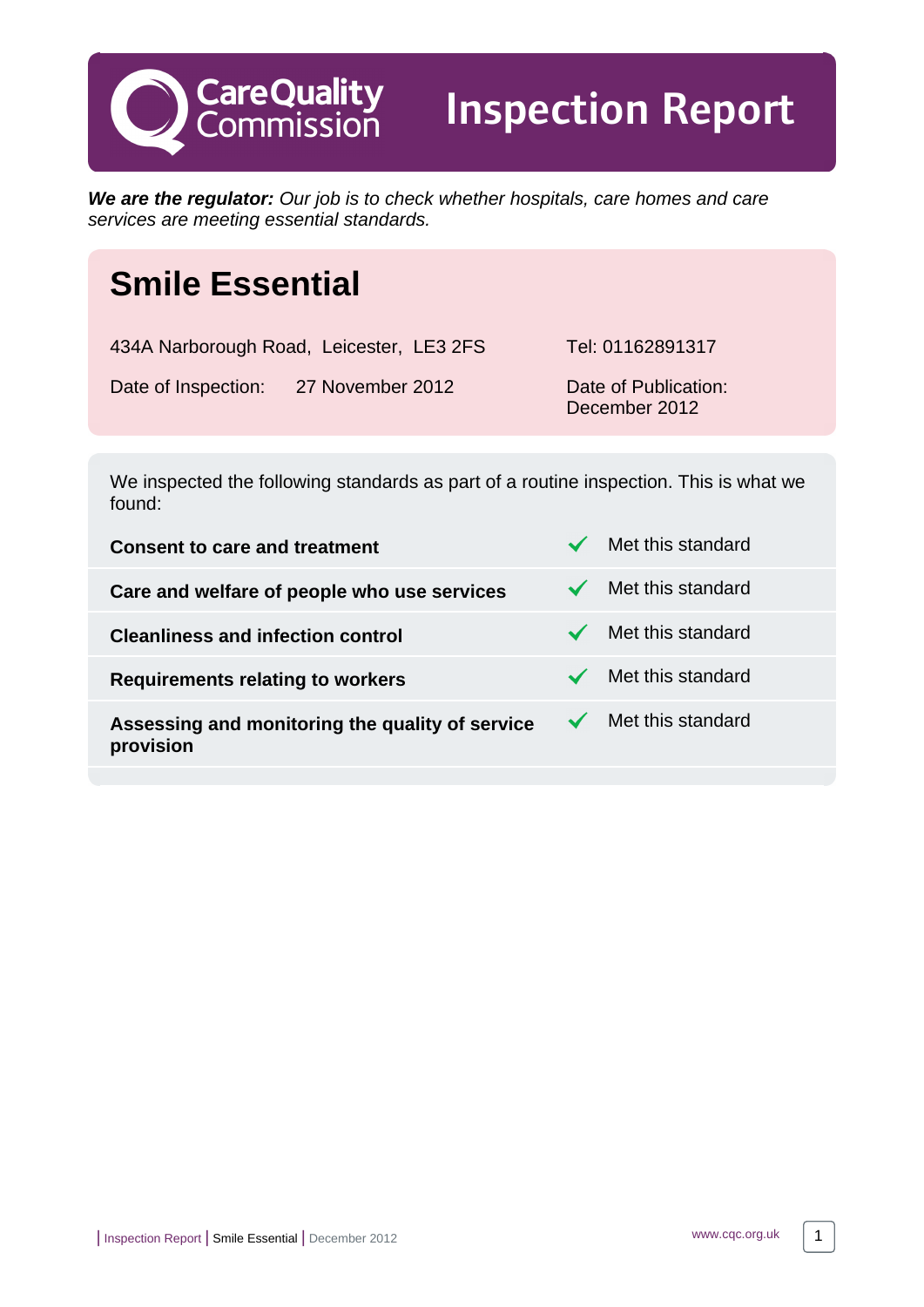## **Details about this location**

| <b>Registered Provider</b> | Dr Niketkumar G Patel                                                                                  |
|----------------------------|--------------------------------------------------------------------------------------------------------|
| Overview of the<br>service | Smile Essential provides primary care dentistry for<br>approximately 2,000 NHS patients.               |
| Type of service            | Dental service                                                                                         |
| Regulated activities       | Diagnostic and screening procedures<br>Surgical procedures<br>Treatment of disease, disorder or injury |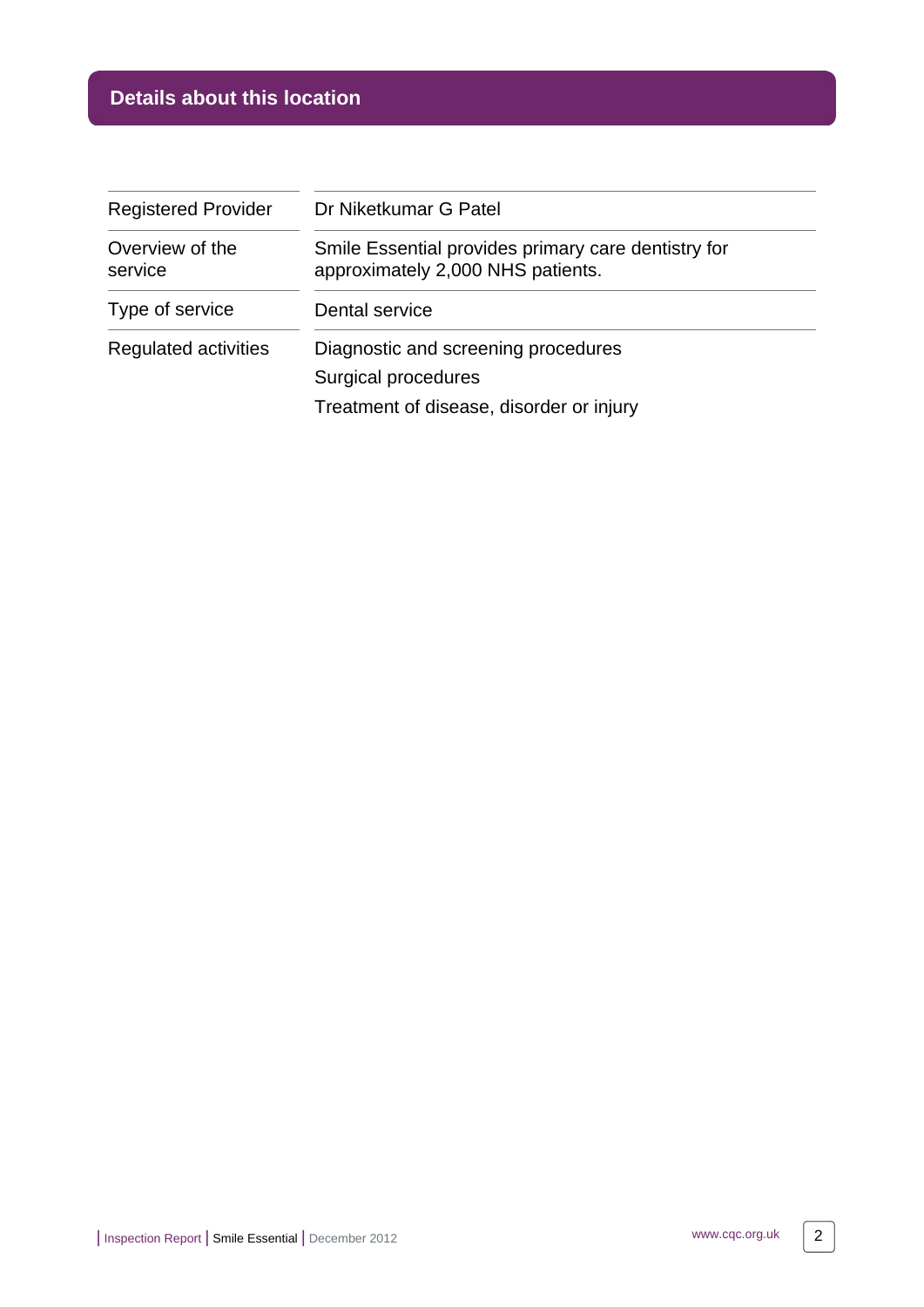When you read this report, you may find it useful to read the sections towards the back called 'About CQC inspections' and 'How we define our judgements'.

|                                                           | Page |
|-----------------------------------------------------------|------|
| <b>Summary of this inspection:</b>                        |      |
| Why we carried out this inspection                        | 4    |
| How we carried out this inspection                        | 4    |
| What people told us and what we found                     | 4    |
| More information about the provider                       | 4    |
| Our judgements for each standard inspected:               |      |
| Consent to care and treatment                             | 5    |
| Care and welfare of people who use services               | 6    |
| Cleanliness and infection control                         | 8    |
| Requirements relating to workers                          | 10   |
| Assessing and monitoring the quality of service provision | 11   |
| <b>About CQC Inspections</b>                              | 12   |
| How we define our judgements                              | 13   |
| Glossary of terms we use in this report                   | 15   |
| <b>Contact us</b>                                         | 17   |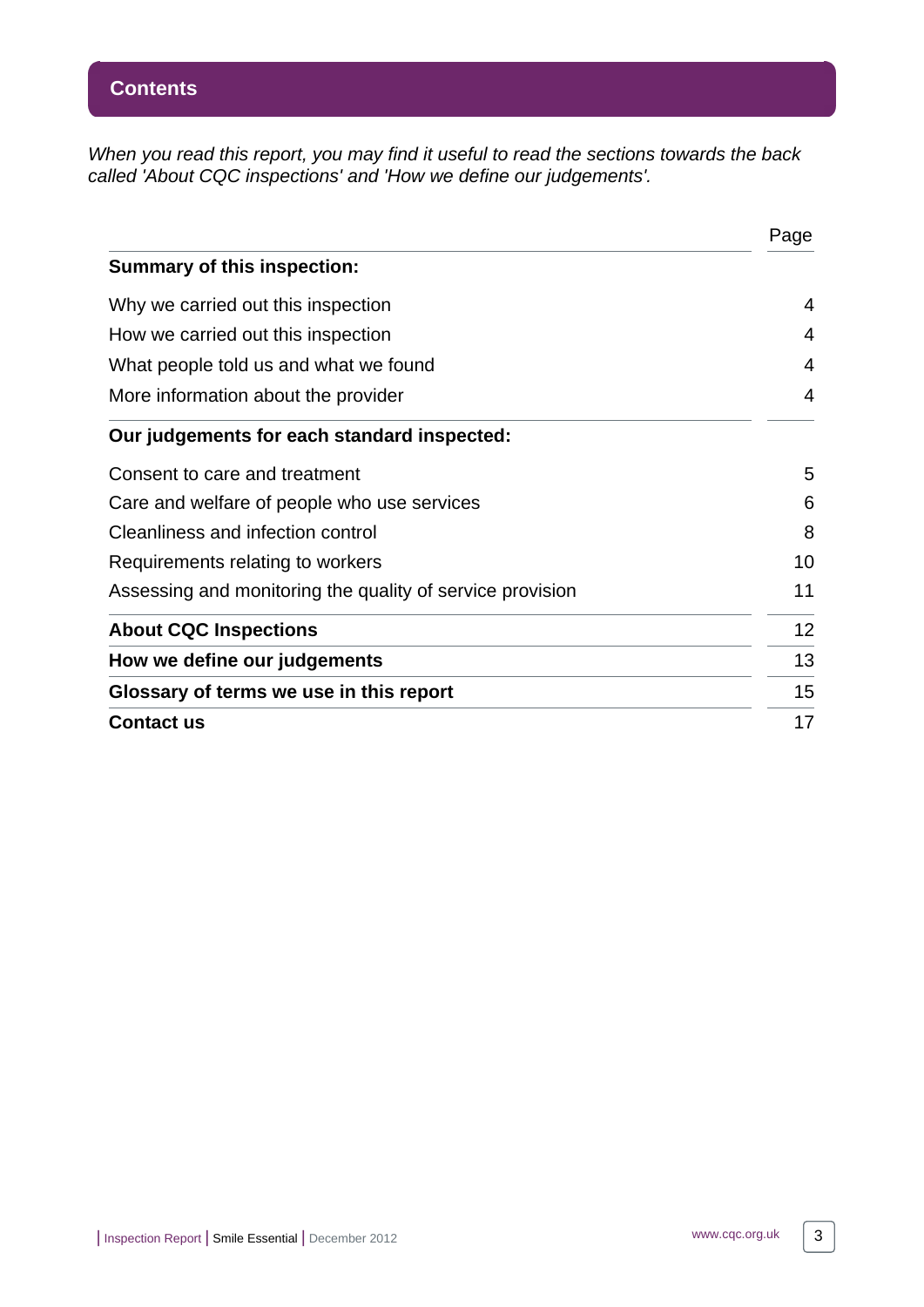#### <span id="page-3-0"></span>**Why we carried out this inspection**

This was a routine inspection to check that essential standards of quality and safety referred to on the front page were being met. We sometimes describe this as a scheduled inspection.

This was an announced inspection.

#### <span id="page-3-1"></span>**How we carried out this inspection**

We looked at the personal care or treatment records of people who use the service, carried out a visit on 27 November 2012, talked with people who use the service and talked with staff.

#### <span id="page-3-2"></span>**What people told us and what we found**

Before people received any care or treatment they were asked for their consent and the provider acted in accordance with their wishes. We spoke with a dentist about how they obtained the consent of people who used the service. We were told about the process of describing treatment options that were available to people and how to present this in a way the person understood.

We spoke with three people who had received treatment at the time of our visit. We asked them about the care and treatment they had received. Comments included: - "they always take their time, there's no rush", "their manner is excellent" and "I love it, I travel further to come here".

There were effective systems in place to reduce the risk and spread of infection. We reviewed the infection prevention and decontamination policies and found them to be up to date and comprehensive with responsibilities clearly defined.

We found there were effective recruitment and selection processes in place and the provider had an effective quality assurance system to monitor the quality of service provided.

You can see our judgements on the front page of this report.

#### <span id="page-3-3"></span>**More information about the provider**

Please see our website www.cqc.org.uk for more information, including our most recent judgements against the essential standards. You can contact us using the telephone number on the back of the report if you have additional questions.

There is a glossary at the back of this report which has definitions for words and phrases we use in the report.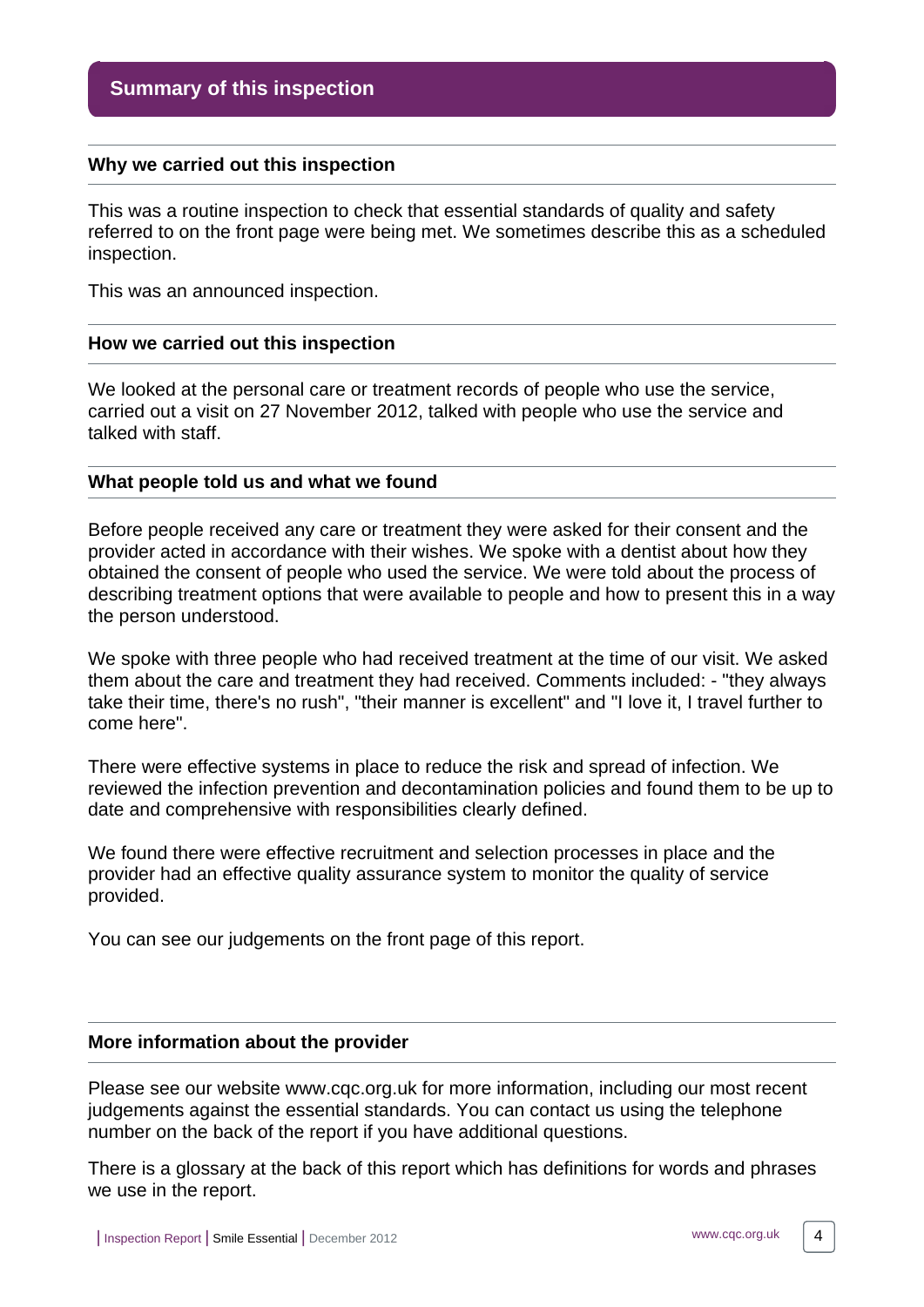## **Our judgements for each standard inspected**

#### <span id="page-4-0"></span>**Consent to care and treatment** Met this standard

**Before people are given any examination, care, treatment or support, they should be asked if they agree to it**

#### **Our judgement**

The provider was meeting this standard.

Before people received any care or treatment they were asked for their consent and the provider acted in accordance with their wishes.

#### **Reasons for our judgement**

We spoke with three people following their consultation with the dentist and asked them if their treatment options had been explained to them in a way they understood. People told us treatment options had been explained properly and they had made an informed decision about whether to go ahead with treatment. One person told us the dentist had fully explained what their treatment involved and had talked to them about aftercare.

Before people received any care or treatment they were asked for their consent and the provider acted in accordance with their wishes. We spoke with a dentist about how they obtained the consent of people who used the service. We were told about the process of describing treatment options that were available to people and how to present this in a way the person understood. People were provided with a written treatment plan, the associated fees (where applicable) and leaflets to help them make an informed decision. The dentists also told us how visual aids and models were used to support written information given to people.

We also viewed the dental records of three people using the service and found they had signed their treatment plan following their visit. This demonstrated that people were asked to consent to care and treatment.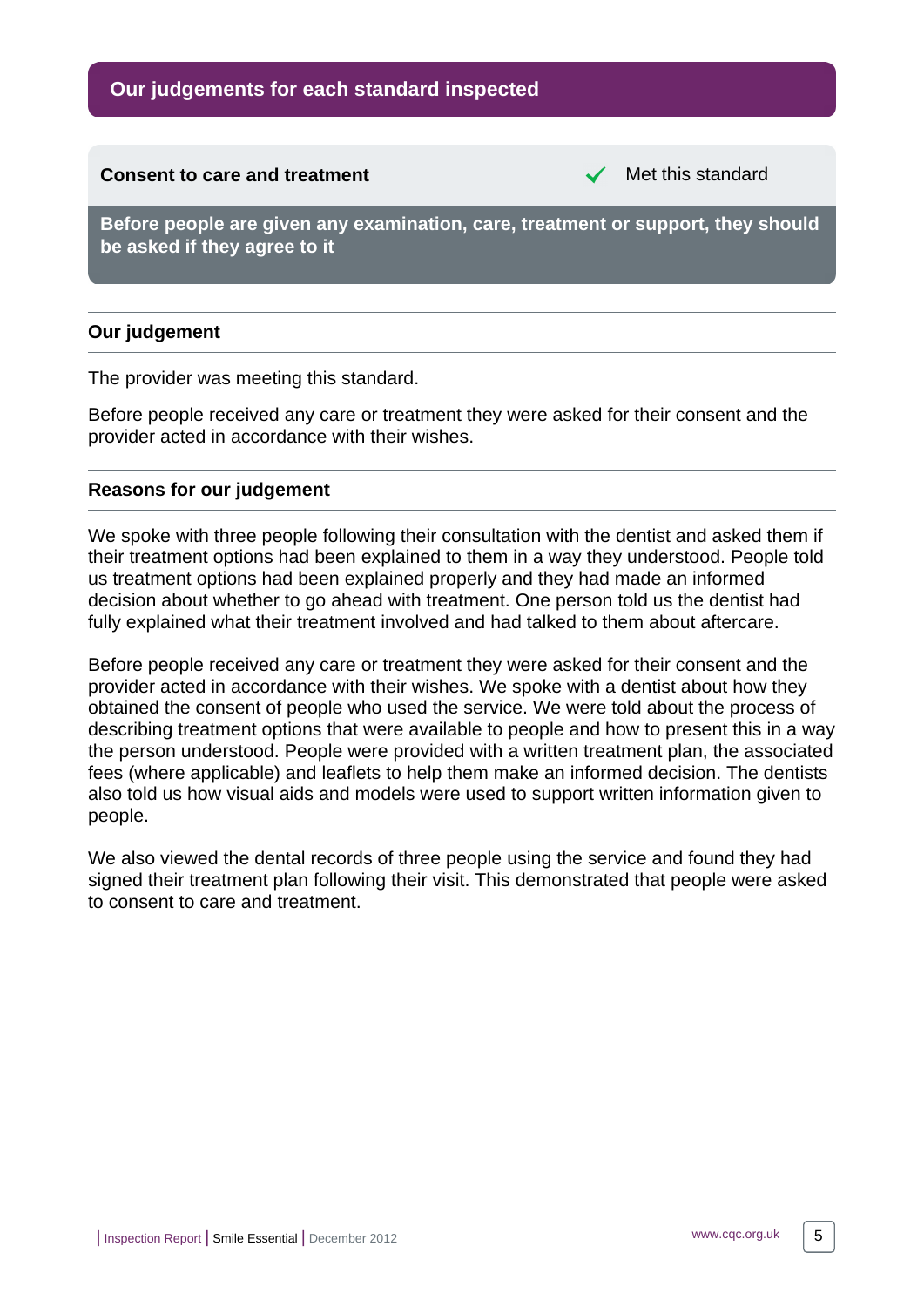

<span id="page-5-0"></span>**People should get safe and appropriate care that meets their needs and supports their rights**

## **Our judgement**

The provider was meeting this standard.

People experienced care, treatment and support that met their needs and protected their rights.

## **Reasons for our judgement**

We spoke with three people who had received treatment at the time of our visit. We asked them about the care and treatment they had received. Comments included: - "they always take their time, there's no rush", "their manner is excellent" and "I love it, I travel further to come here". One person told us they were very grateful to the dentist who had made a referral to the hospital on their behalf following an appointment. This was because the dentist had noticed something that may have required further investigation during a check up. Another person told us the dentist had seen them quickly when they had been in pain and they said they had no problem in getting an emergency appointment immediately. This showed that people were able to access the service at times when they most needed to.

Care and treatment was planned and delivered in a way that ensured people's safety and welfare. Dental records viewed on the day of our inspection contained clear information relating to peoples' medical history, their known allergies, ongoing assessments, consent and treatment plans. At each appointment people were required to confirm and update their medical history. This meant that treatment was planned and delivered in a way that ensured people's safety and welfare. Information provided to us by people we spoke with was consistent with the information recorded by the dentist within their dental records. For example, one person told us they were allergic to penicillin and we saw that this was clearly recorded within their records. Records showed that people had been given advice about their diet, oral hygiene and aftercare following treatment.

The dentist and practice manager told us they had arrangements in place to track referrals they had made to the hospital or other specialist. We saw examples of letters that had been sent and saw that the practice followed up referrals when there had not been a response. This showed that the practice was working effectively with other professionals.

There were arrangements in place to deal with foreseeable emergencies. We saw that staff had an emergency protocol to follow should they be confronted by an emergency situation and if needed there was an emergency drugs box and emergency equipment available. The emergency protocol was comprehensive and people's responsibilities were well described. We saw that emergency equipment was regularly checked. All staff received annual training in cardiopulmonary resuscitation (CPR) and medical emergencies. Staff discussed how to deal with medical emergencies periodically throughout the year during team meetings.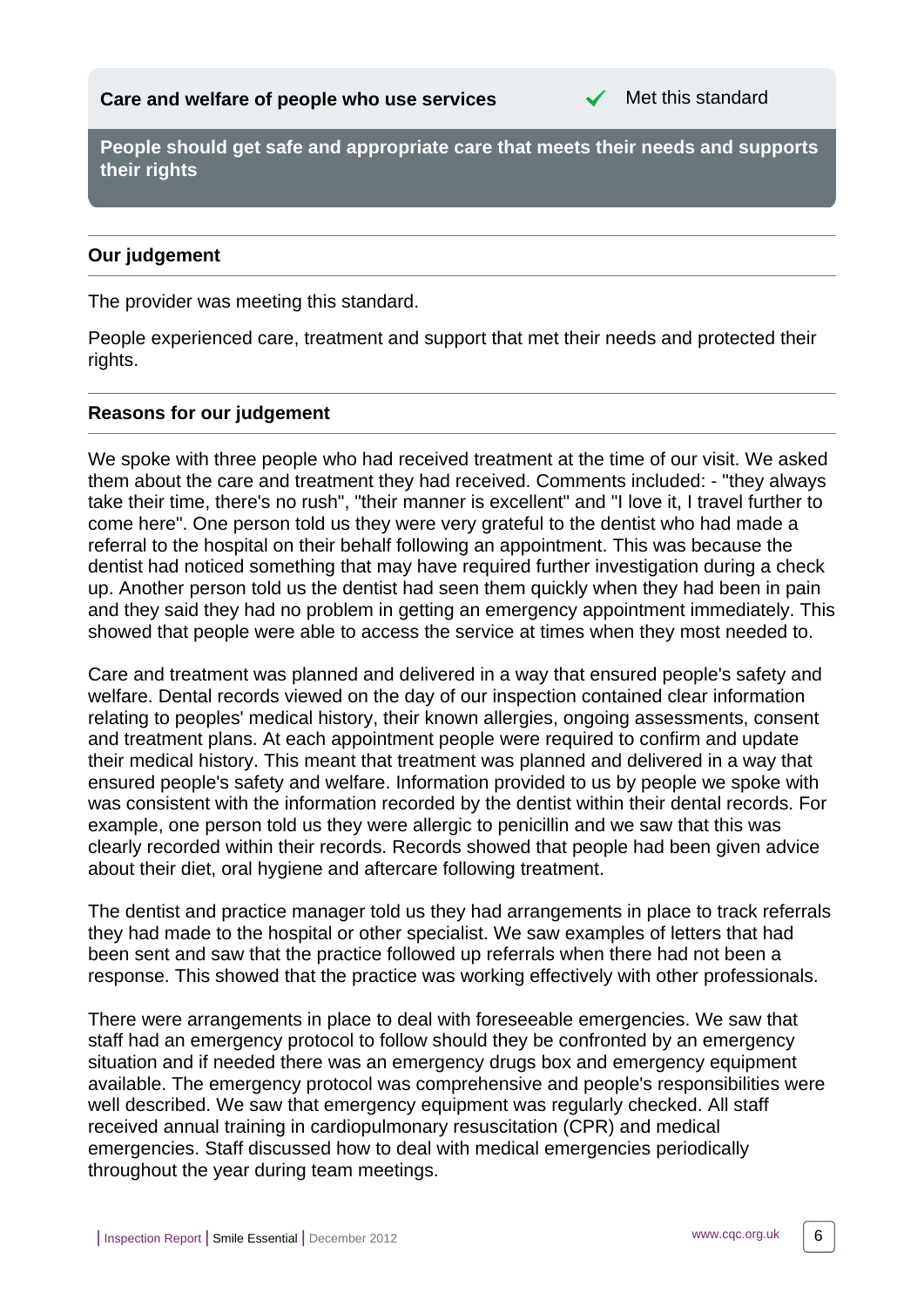The service was accessible to people who used wheelchairs. There were ground floor treatment rooms and an accessible toilet. The practice told us about other adjustments they had made for people who spoke different languages or had other disabilities. For example, we were told that appointments were made at a quiet time and at the beginning of a session for patients with autism who may have become distressed by waiting in a busy waiting room. This demonstrated that the practice was accessible to everybody who needed to use it.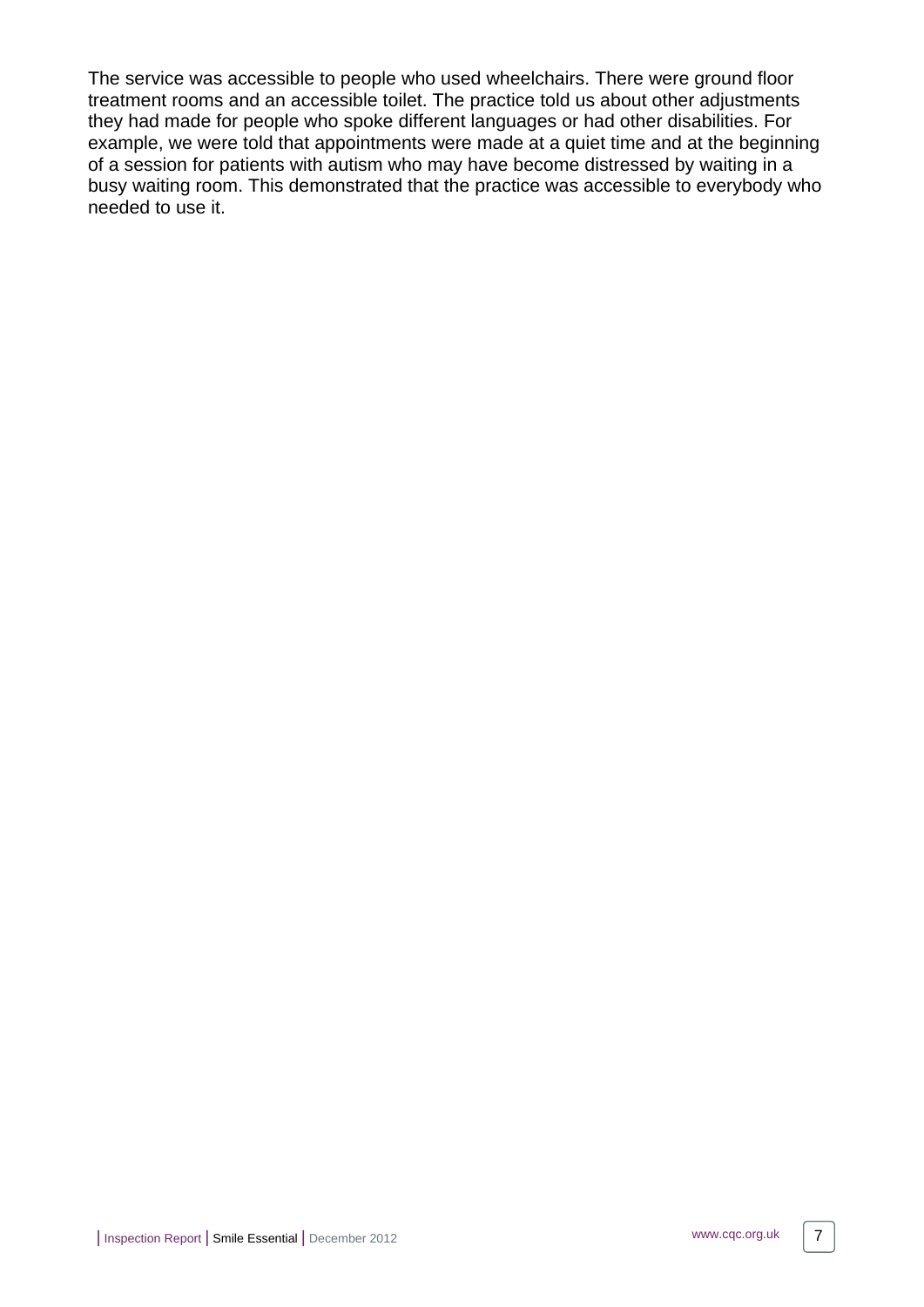<span id="page-7-0"></span>**People should be cared for in a clean environment and protected from the risk of infection**

## **Our judgement**

The provider was meeting this standard.

People were protected from the risk of infection because appropriate guidance had been followed.

## **Reasons for our judgement**

We spoke with three people following their appointment with the dentist and asked them whether the dentist wore protective clothing when undertaking an examination or treatment. All people we spoke with told us the dentist and dental nurse had worn gloves and a mask, and when carrying out treatment had worn goggles. People told us that treatment rooms were always clean and hygienic whenever they had visited.

There were effective systems in place to reduce the risk and spread of infection. We reviewed the infection prevention and decontamination policies and found them to be up to date and comprehensive with responsibilities clearly defined. We saw records of cleaning schedules which showed that treatment rooms had been disinfected and cleaned between patients and there were cleaning routines for daily, weekly and monthly tasks. This ensured that treatment rooms were cleaned to an appropriate standard.

We looked at the decontamination room accompanied by one of the dental nurses. This decontamination room is where nurses wash and rinse the instruments before using the autoclave to sterilise them to ensure they reach the approved level of sterilisation. Clean instruments were stored in vacuum packaging and dated according to national guidelines. We saw there was a process in place for decontamination equipment maintenance and records were available of checks carried out to ensure that decontamination equipment was functioning as it should be.

We asked the nurse to describe the decontamination process and they fully explained the steps as set out in the practices decontamination policy. We saw that the nurse used appropriate personal protective equipment (PPE) whilst decontaminating instruments at the time of our visit.

The practice had a named person with responsibility for infection control practices within the service. We saw evidence that issues relating to infection control were discussed at monthly staff meetings and that training had been provided to staff about infection control.

The practice undertook annual audits to confirm continued compliance with decontamination regulations and infection prevention best practice. We saw that the practice was meeting the recommended standards.

We saw evidence that the practice had a risk assessment for Legionella (a bacterium that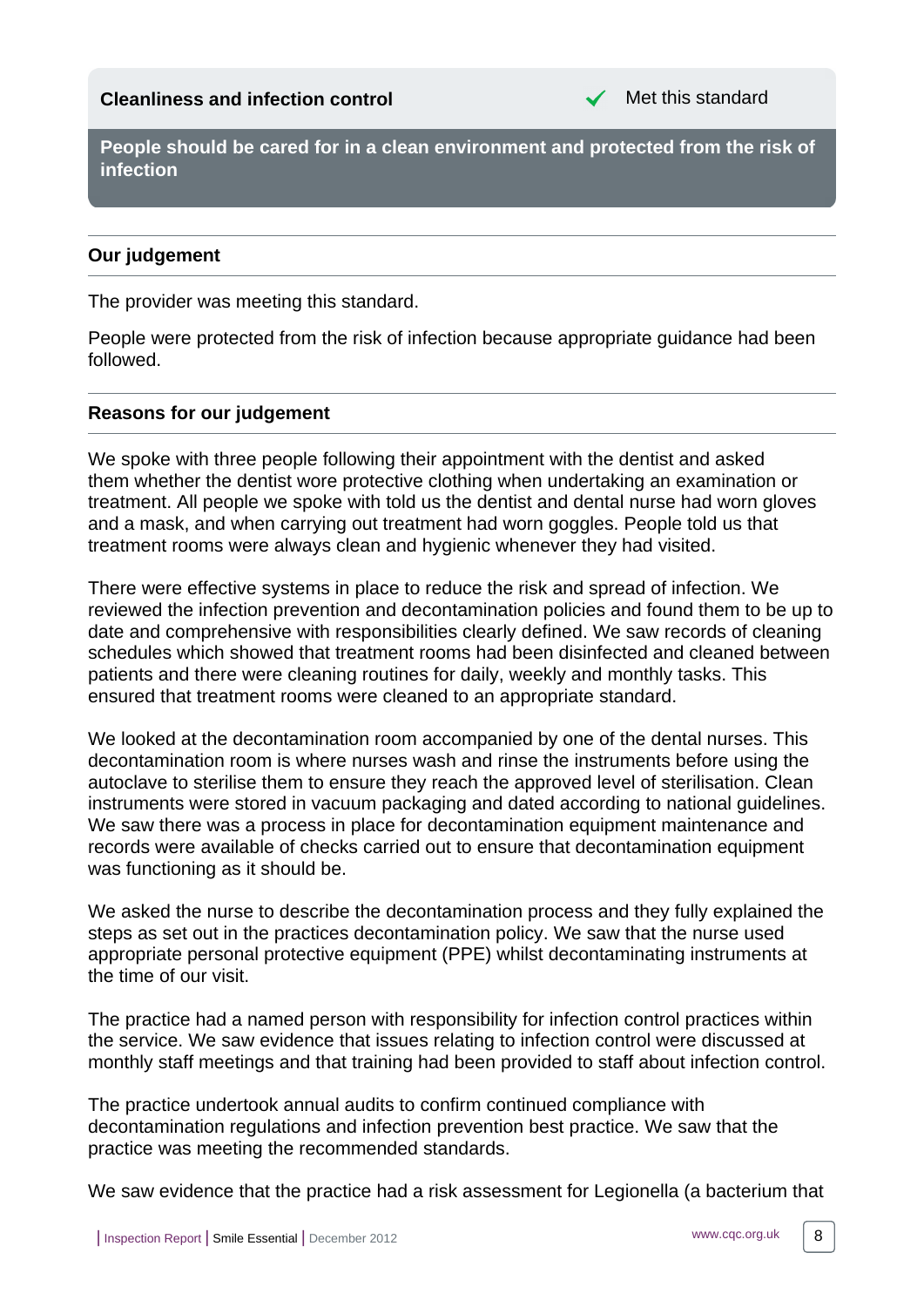can contaminate water supplies and cause serious illness) in place and a system for managing and controlling the risk from Legionella. We also saw that the practice had appropriate arrangements in place for the disposal of clinical waste.

This demonstrated that there were effective systems in place to reduce the risk and spread of infection.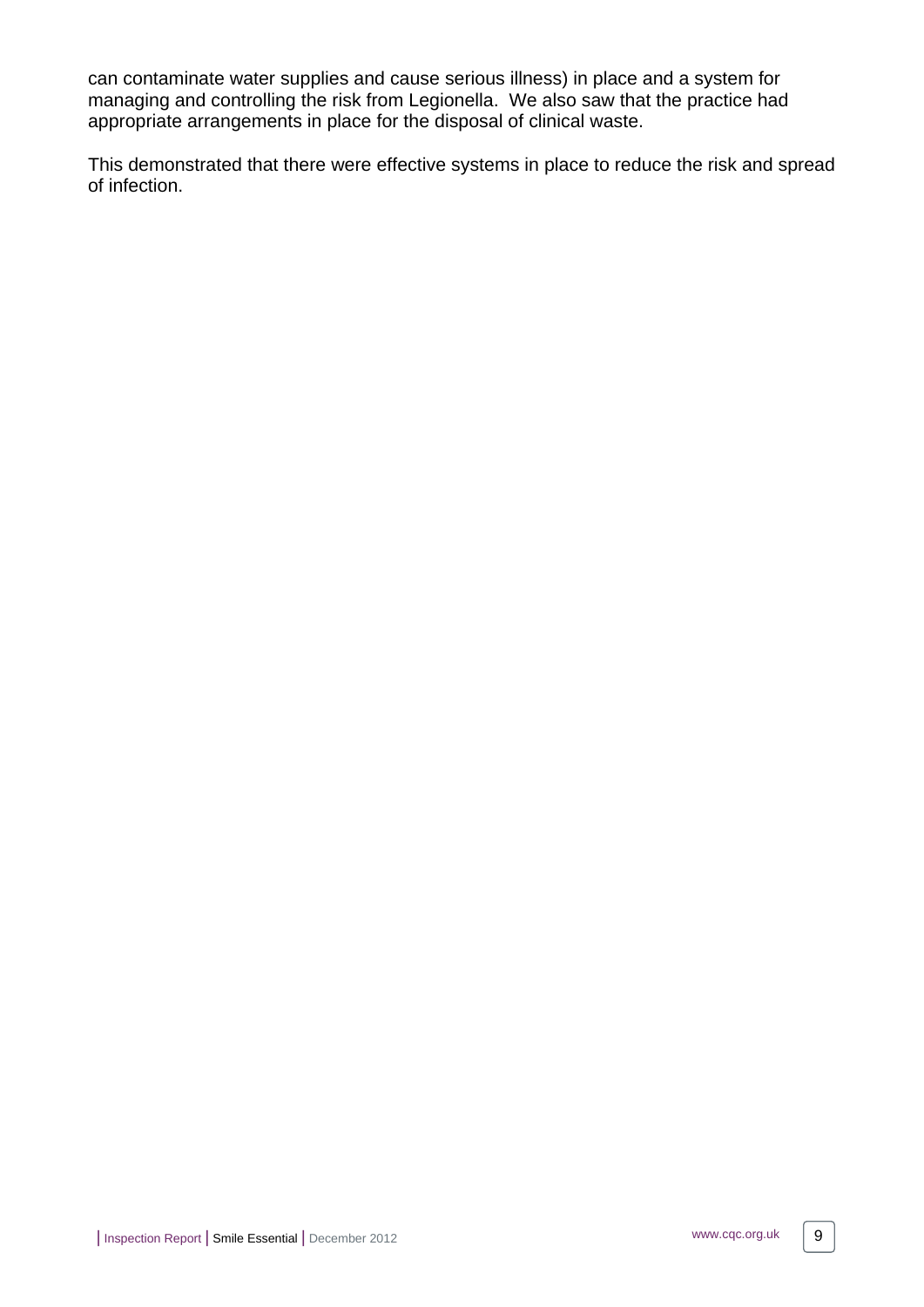<span id="page-9-0"></span>**People should be cared for by staff who are properly qualified and able to do their job**

## **Our judgement**

The provider was meeting this standard.

People were cared for, or supported by, suitably qualified, skilled and experienced staff.

## **Reasons for our judgement**

There were effective recruitment and selection processes in place. We looked at the records of all staff members. We saw that the practice required a copy of people's Curriculum Vitae (CV), confirmed their identities and requested a Criminal Records Bureau (CRB) disclosure. All staff records we looked at had a CRB check on file. However, the provider may find it useful to note that the practice had not directly sought its own CRB check for three members of staff. Also, it had not made a record of the references that had been obtained by telephone for a new member of staff.

All dental treatment was provided by qualified dentists and dental nurses registered with the General Dental Council (GDC), the professional regulator of dental practitioners. We saw that the GDC register had been checked prior to the employment of dentists or dental nurses to ensure practitioners were registered and suitably qualified to carry out the work.

Records we looked at showed staff undertook an ongoing training programme including training in safeguarding vulnerable adults, child protection and infection control. Staff we spoke with also told us about external course they regularly went on for continuing professional development and to develop their clinical skills.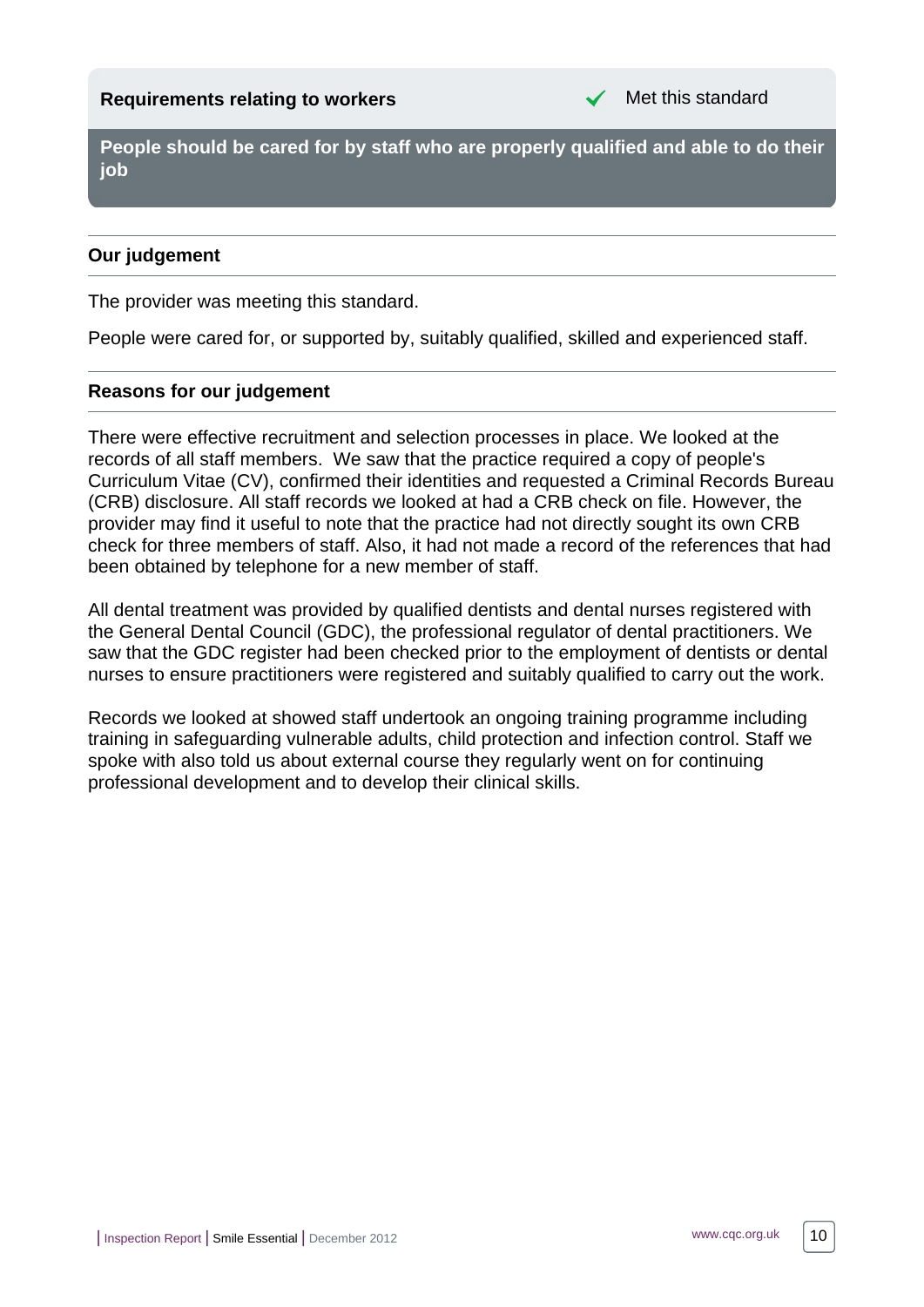<span id="page-10-0"></span>**Assessing and monitoring the quality of service provision**



**The service should have quality checking systems to manage risks and assure the health, welfare and safety of people who receive care**

#### **Our judgement**

The provider was meeting this standard.

The provider had an effective system in place to identify, assess and manage risks to the health, safety and welfare of people who use the service and others.

#### **Reasons for our judgement**

People who used the service were asked for their views about the service and they were acted on. The service undertook regular patient satisfaction surveys. We looked at the outcome of the most recent survey and saw the results were very positive. The results of the survey had been discussed at staff meetings and we were told that changes had been made as a result. For example, Wi-Fi had been made available in the waiting room.

The practice also had a suggestion box in its waiting room. One person had commented "overall great services and great team".

The practice undertook a number of audits at varying times. These included infection control audits, routine autoclave testing, cleaning schedules, and the maintenance of equipment. Policies and procedures were reviewed on a yearly basis. Additional audits included a clinical waste audit, an accessibility audit, record keeping audits and an audit of the cleanliness of dental instruments. We looked at these audits and found they had been completed regularly and when issues had been identified they resulted in an action plan for improvements. This demonstrated that the practice was assessing and monitoring the quality of service people received.

We saw that staff meetings were held regularly and used to discuss a number of issues. This included satisfaction survey results, infection control practices, complaints and training. Meetings were recorded and staff received a copy of the minutes. This showed that staff were kept up to date with issues affecting the service provided.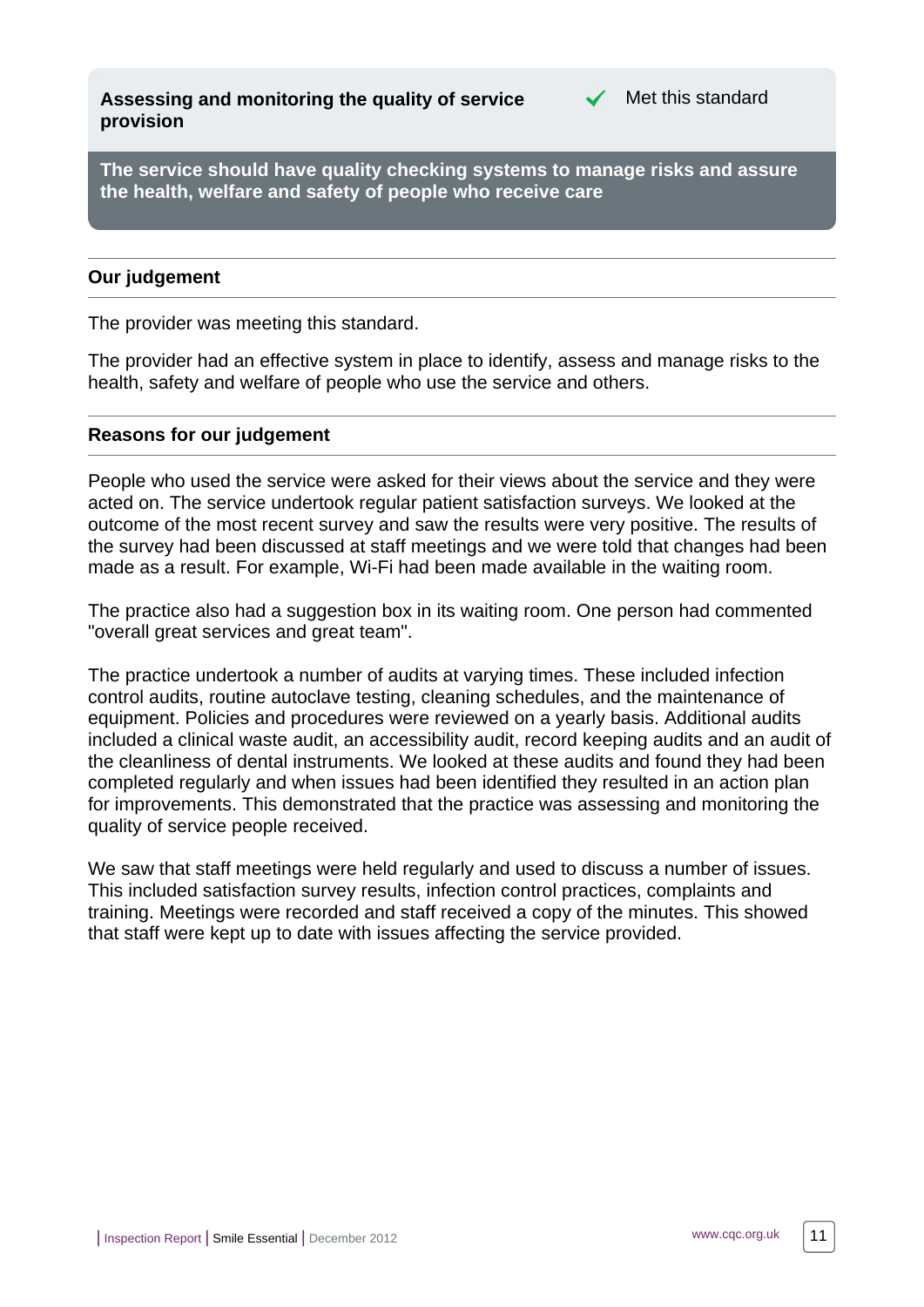## <span id="page-11-0"></span>**About CQC inspections**

We are the regulator of health and social care in England.

All providers of regulated health and social care services have a legal responsibility to make sure they are meeting essential standards of quality and safety. These are the standards everyone should be able to expect when they receive care.

The essential standards are described in the Health and Social Care Act 2008 (Regulated Activities) Regulations 2010 and the Care Quality Commission (Registration) Regulations 2009. We regulate against these standards, which we sometimes describe as "government standards".

We carry out unannounced inspections of all care homes, acute hospitals and domiciliary care services in England at least once a year to judge whether or not the essential standards are being met. We carry out inspections of dentists and other services at least once every two years. All of our inspections are unannounced unless there is a good reason to let the provider know we are coming.

There are 16 essential standards that relate most directly to the quality and safety of care and these are grouped into five key areas. When we inspect we could check all or part of any of the 16 standards at any time depending on the individual circumstances of the service. Because of this we often check different standards at different times but we always inspect at least one standard from each of the five key areas every year. We may check fewer key areas in the case of dentists and some other services.

When we inspect, we always visit and we do things like observe how people are cared for, and we talk to people who use the service, to their carers and to staff. We also review information we have gathered about the provider, check the service's records and check whether the right systems and processes are in place.

We focus on whether or not the provider is meeting the standards and we are guided by whether people are experiencing the outcomes they should be able to expect when the standards are being met. By outcomes we mean the impact care has on the health, safety and welfare of people who use the service, and the experience they have whilst receiving it.

Our inspectors judge if any action is required by the provider of the service to improve the standard of care being provided. Where providers are non-compliant with the regulations, we take enforcement action against them. If we require a service to take action, or if we take enforcement action, we re-inspect it before its next routine inspection was due. This could mean we re-inspect a service several times in one year. We also might decide to reinspect a service if new concerns emerge about it before the next routine inspection.

In between inspections we continually monitor information we have about providers. The information comes from the public, the provider, other organisations, and from care workers.

You can tell us about your experience of this provider on our website.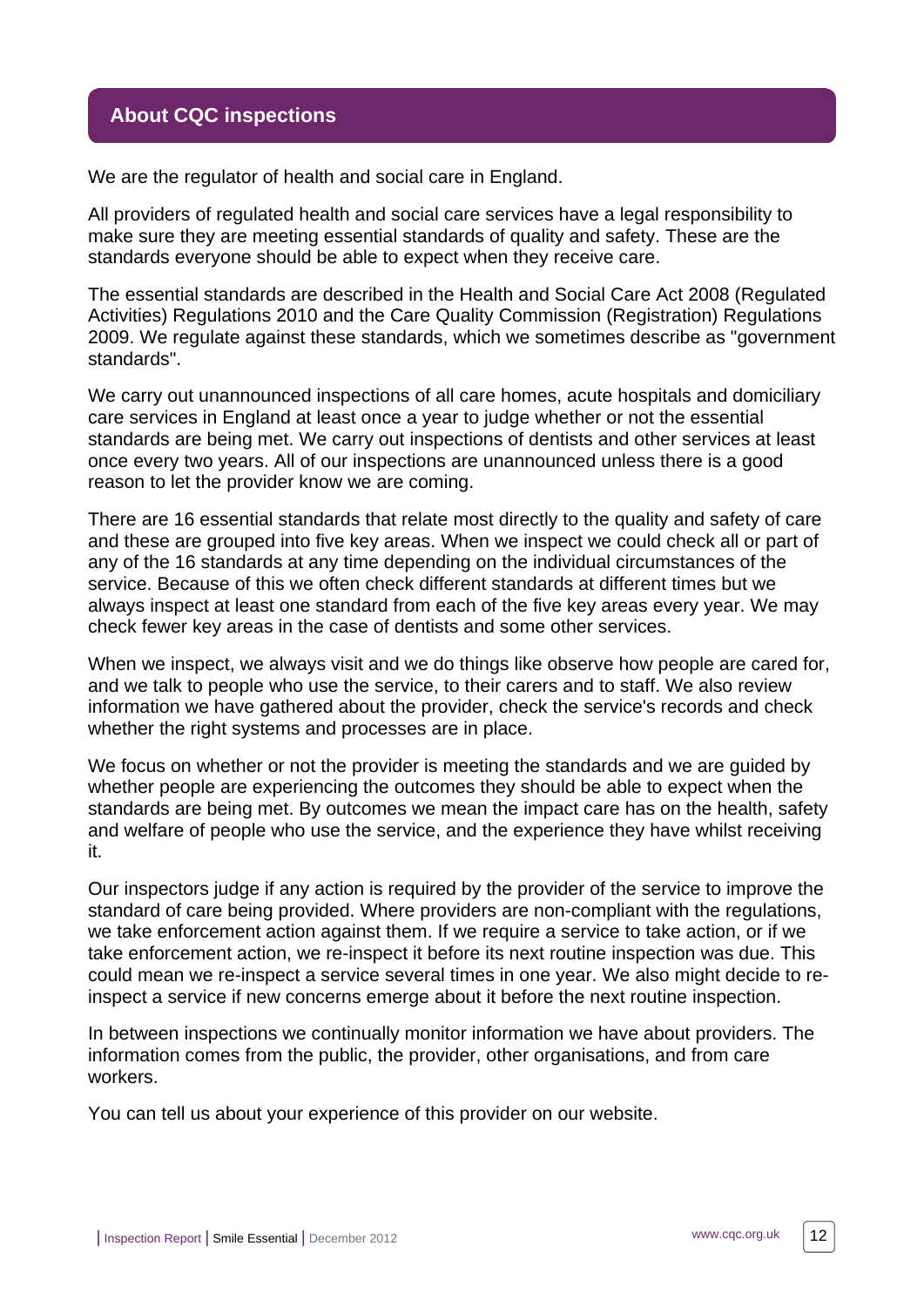## <span id="page-12-0"></span>**How we define our judgements**

The following pages show our findings and regulatory judgement for each essential standard or part of the standard that we inspected. Our judgements are based on the ongoing review and analysis of the information gathered by CQC about this provider and the evidence collected during this inspection.

We reach one of the following judgements for each essential standard inspected.

|   | <b>Met this standard</b>           | This means that the standard was being met in that the<br>provider was compliant with the regulation. If we find that<br>standards were met, we take no regulatory action but we<br>may make comments that may be useful to the provider and<br>to the public about minor improvements that could be made.                                                                                                                                                                                                                                                                                                                                                                                                                     |
|---|------------------------------------|--------------------------------------------------------------------------------------------------------------------------------------------------------------------------------------------------------------------------------------------------------------------------------------------------------------------------------------------------------------------------------------------------------------------------------------------------------------------------------------------------------------------------------------------------------------------------------------------------------------------------------------------------------------------------------------------------------------------------------|
|   |                                    |                                                                                                                                                                                                                                                                                                                                                                                                                                                                                                                                                                                                                                                                                                                                |
| Х | <b>Action needed</b>               | This means that the standard was not being met in that the<br>provider was non-compliant with the regulation.<br>We may have set a compliance action requiring the provider<br>to produce a report setting out how and by when changes<br>will be made to make sure they comply with the standard.<br>We monitor the implementation of action plans in these<br>reports and, if necessary, take further action.<br>We may have identified a breach of a regulation which is<br>more serious, and we will make sure action is taken. We will<br>report on this when it is complete.                                                                                                                                             |
|   |                                    |                                                                                                                                                                                                                                                                                                                                                                                                                                                                                                                                                                                                                                                                                                                                |
| X | <b>Enforcement</b><br>action taken | If the breach of the regulation was more serious, or there<br>have been several or continual breaches, we have a range of<br>actions we take using the criminal and/or civil procedures in<br>the Health and Social Care Act 2008 and relevant<br>regulations. These enforcement powers include issuing a<br>warning notice; restricting or suspending the services a<br>provider can offer, or the number of people it can care for;<br>issuing fines and formal cautions; in extreme cases,<br>cancelling a provider or managers registration or prosecuting<br>a manager or provider. These enforcement powers are set<br>out in law and mean that we can take swift, targeted action<br>where services are failing people. |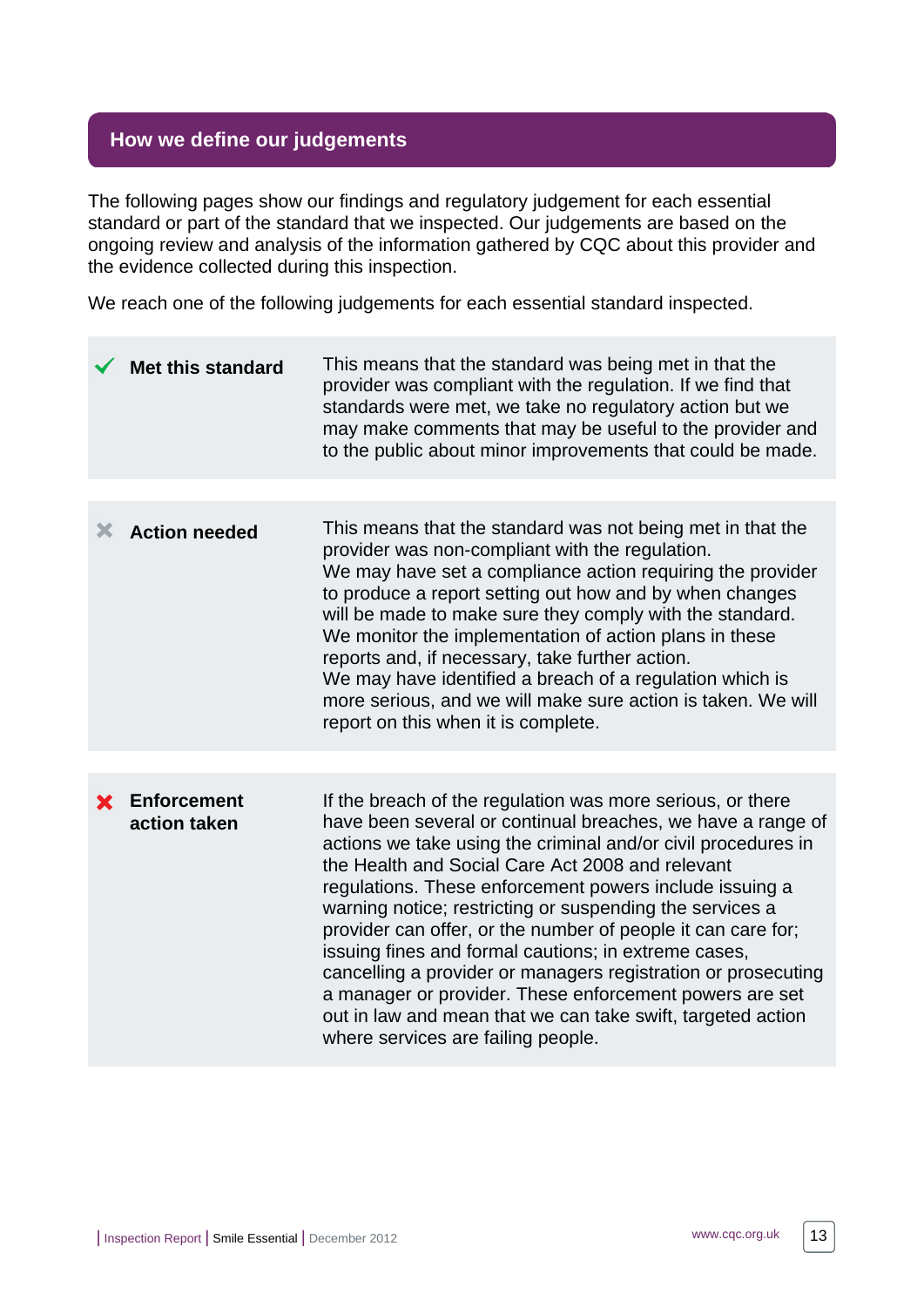## **How we define our judgements (continued)**

Where we find non-compliance with a regulation (or part of a regulation), we state which part of the regulation has been breached. We make a judgement about the level of impact on people who use the service (and others, if appropriate to the regulation) from the breach. This could be a minor, moderate or major impact.

**Minor impact** – people who use the service experienced poor care that had an impact on their health, safety or welfare or there was a risk of this happening. The impact was not significant and the matter could be managed or resolved quickly.

**Moderate impact** – people who use the service experienced poor care that had a significant effect on their health, safety or welfare or there was a risk of this happening. The matter may need to be resolved quickly.

**Major impact** – people who use the service experienced poor care that had a serious current or long term impact on their health, safety and welfare, or there was a risk of this happening. The matter needs to be resolved quickly

We decide the most appropriate action to take to ensure that the necessary changes are made. We always follow up to check whether action has been taken to meet the standards.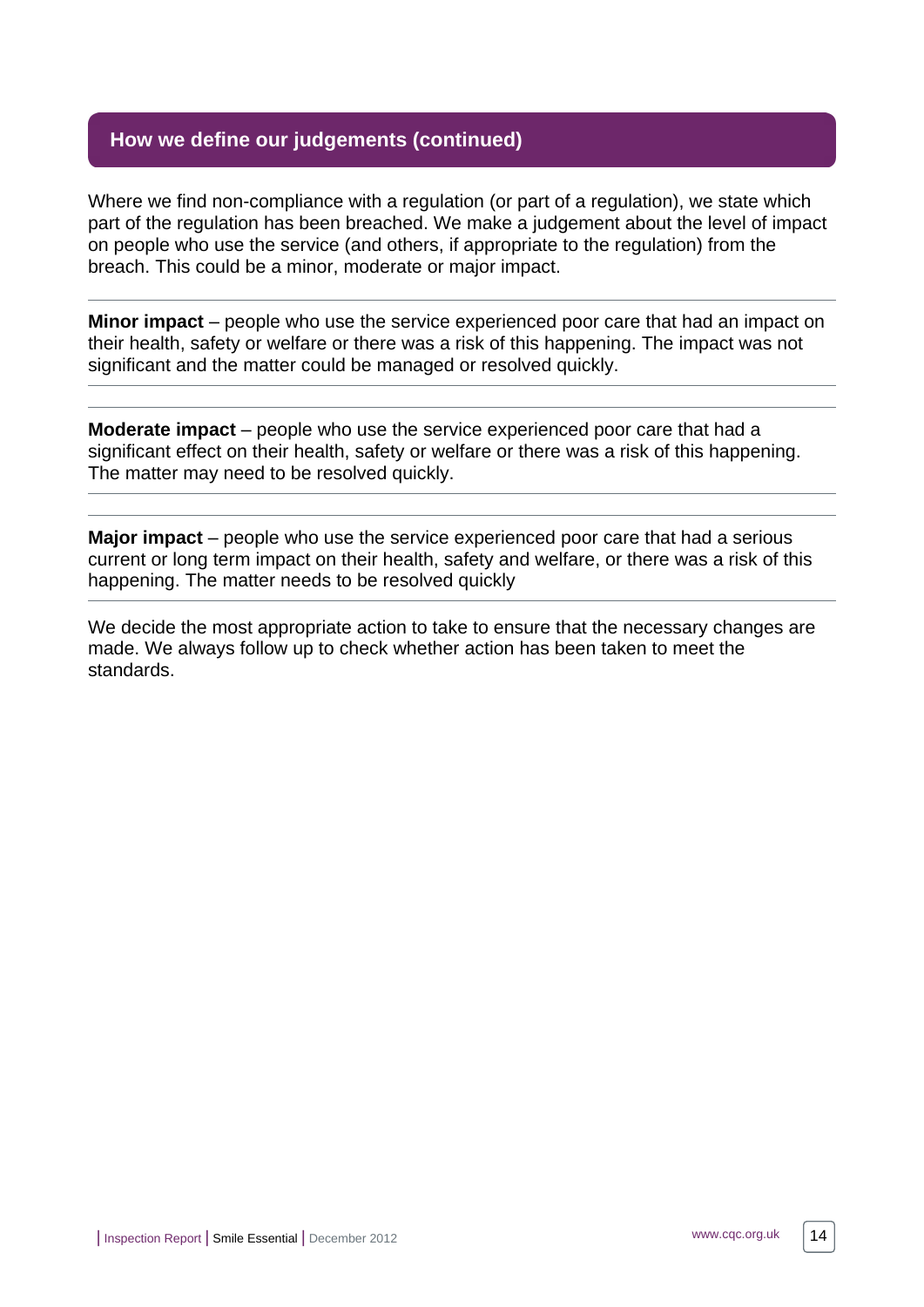## <span id="page-14-0"></span>**Glossary of terms we use in this report**

#### **Essential standard**

The essential standards of quality and safety are described in our Guidance about compliance: Essential standards of quality and safety. They consist of a significant number of the Health and Social Care Act 2008 (Regulated Activities) Regulations 2010 and the Care Quality Commission (Registration) Regulations 2009. These regulations describe the essential standards of quality and safety that people who use health and adult social care services have a right to expect. A full list of the standards can be found within the Guidance about compliance. The 16 essential standards are:

Respecting and involving people who use services - Outcome 1 (Regulation 17)

Consent to care and treatment - Outcome 2 (Regulation 18)

Care and welfare of people who use services - Outcome 4 (Regulation 9)

Meeting Nutritional Needs - Outcome 5 (Regulation 14)

Cooperating with other providers - Outcome 6 (Regulation 24)

Safeguarding people who use services from abuse - Outcome 7 (Regulation 11)

Cleanliness and infection control - Outcome 8 (Regulation 12)

Management of medicines - Outcome 9 (Regulation 13)

Safety and suitability of premises - Outcome 10 (Regulation 15)

Safety, availability and suitability of equipment - Outcome 11 (Regulation 16)

Requirements relating to workers - Outcome 12 (Regulation 21)

Staffing - Outcome 13 (Regulation 22)

Supporting Staff - Outcome 14 (Regulation 23)

Assessing and monitoring the quality of service provision - Outcome 16 (Regulation 10)

Complaints - Outcome 17 (Regulation 19)

Records - Outcome 21 (Regulation 20)

#### **Regulated activity**

These are prescribed activities related to care and treatment that require registration with CQC. These are set out in legislation, and reflect the services provided.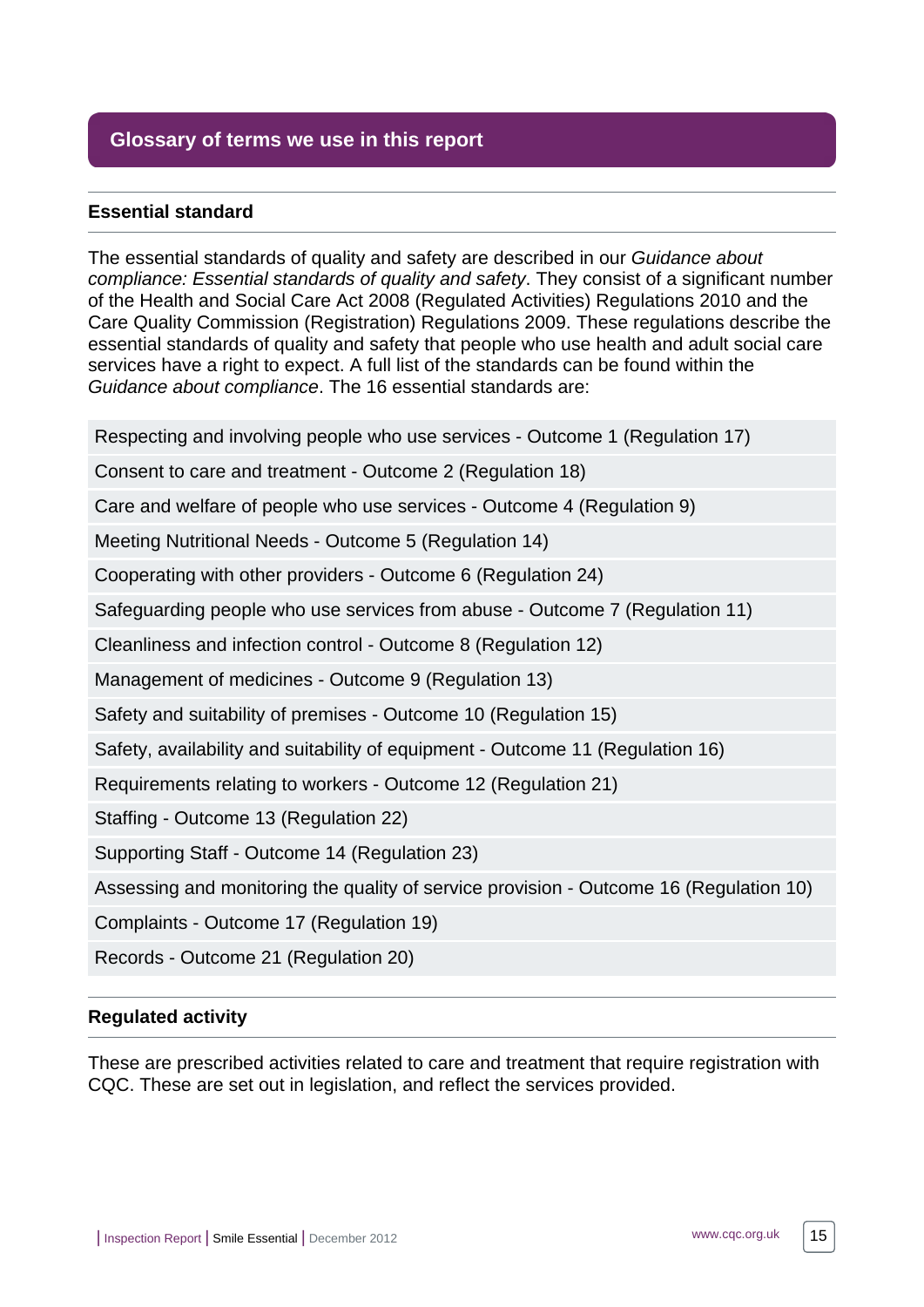## **Glossary of terms we use in this report (continued)**

#### **(Registered) Provider**

There are several legal terms relating to the providers of services. These include registered person, service provider and registered manager. The term 'provider' means anyone with a legal responsibility for ensuring that the requirements of the law are carried out. On our website we often refer to providers as a 'service'.

#### **Regulations**

We regulate against the Health and Social Care Act 2008 (Regulated Activities) Regulations 2010 and the Care Quality Commission (Registration) Regulations 2009.

#### **Responsive inspection**

This is carried out at any time in relation to identified concerns.

#### **Routine inspection**

This is planned and could occur at any time. We sometimes describe this as a scheduled inspection.

#### **Themed inspection**

This is targeted to look at specific standards, sectors or types of care.